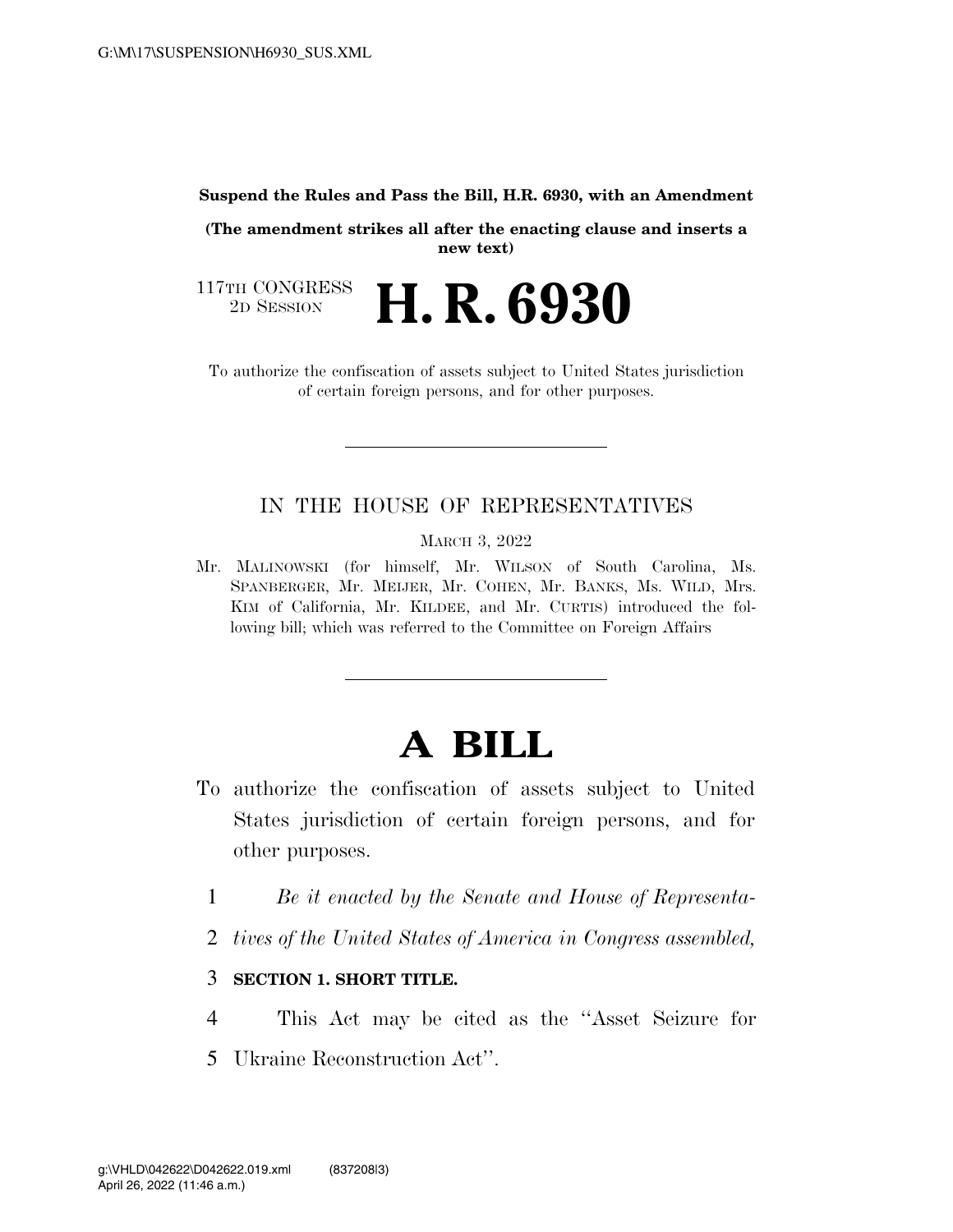#### **SEC. 2. SENSE OF CONGRESS.**

2 It is the sense of Congress as follows:

 (1) The President should take all constitutional steps to seize and confiscate assets under the juris- diction of the United States of foreign persons whose wealth is derived in part through corruption linked to or political support for the regime of Rus- sian President Vladimir Putin and with respect to which the President has imposed sanctions.

 (2) The President, by means of instructions, li- censes, or other regulations as may be promulgated and in a manner consistent with due process of law, should confiscate any property or accounts subject to the jurisdiction of the United States, valued over \$2,000,000, and belonging to Russian energy com- panies or to foreign persons whose wealth is derived in part through corruption linked to or political sup- port for the regime of Russian President Vladimir Putin and with respect to which the President has imposed sanctions.

 (3) All rights, title, and interest in any property so confiscated should vest, upon the terms directed by the President, in such agency or person as the President may designate from time to time, and upon such terms and conditions as the President may prescribe.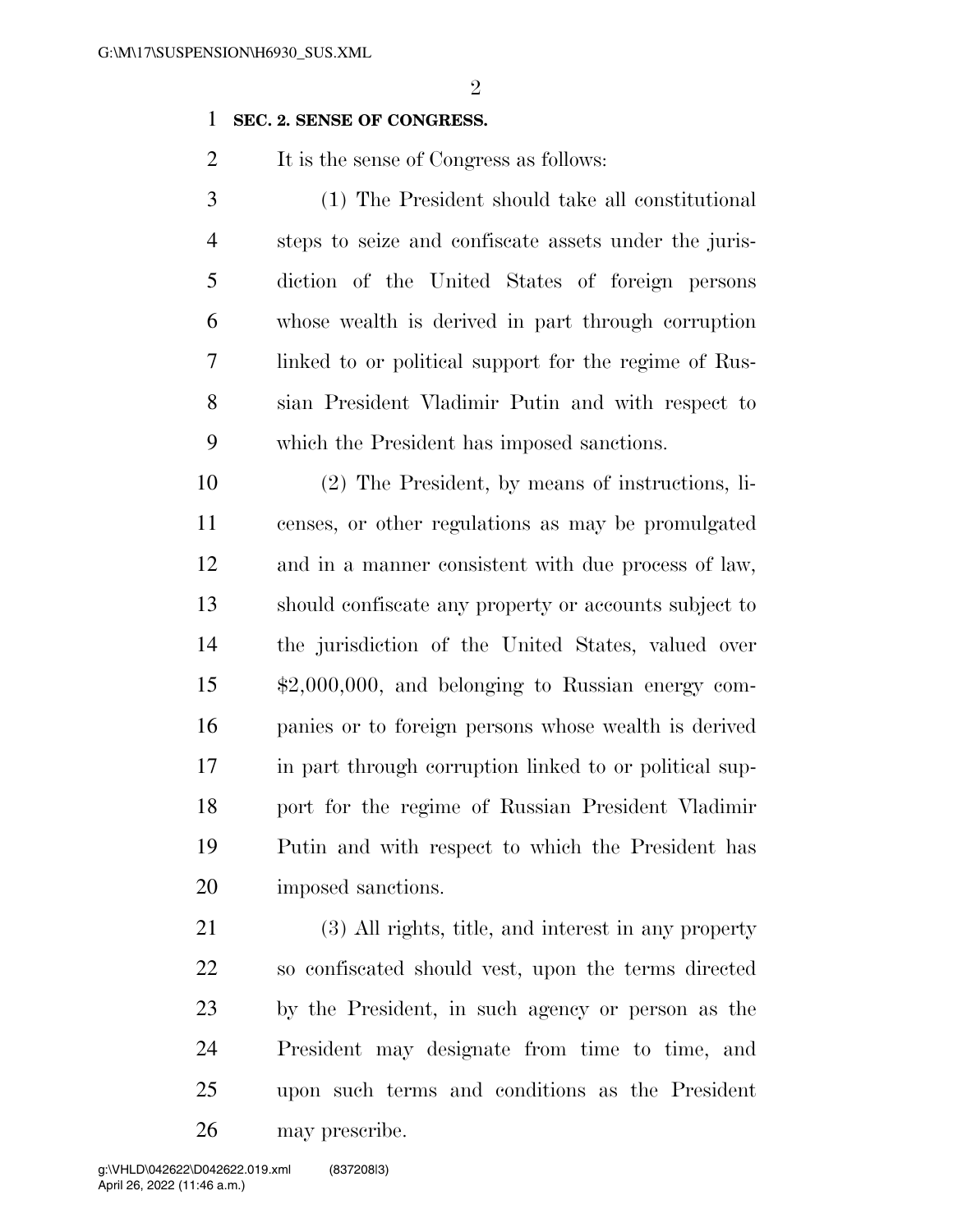| $\mathbf{1}$   | (4) Such interest or property should be held,              |
|----------------|------------------------------------------------------------|
| $\overline{2}$ | used, administered, liquidated, or sold, by such           |
| 3              | agency or person and such designated agency or per-        |
| $\overline{4}$ | son should perform any and all acts incident to the        |
| 5              | accomplishment or furtherance of these purposes.           |
| 6              | (5) The President should use all liquidated                |
| 7              | funds for the benefit of the people of Ukraine, in-        |
| 8              | cluding for the following:                                 |
| 9              | Post-conflict reconstruction<br>(A)<br>$\operatorname{in}$ |
| 10             | Ukraine.                                                   |
| 11             | (B) Humanitarian assistance.                               |
| 12             | (C) United States government assistance                    |
| 13             | provided to the security forces of the govern-             |
| 14             | ment of Ukraine.                                           |
| 15             | (D) Provisions to support refugees and ref-                |
| 16             | ugee resettlement in neighboring countries and             |
| 17             | in the United States.                                      |
| 18             | (E) Technology items and services to en-                   |
| 19             | sure the free flow of information to the Ukrain-           |
| 20             | people in Ukraine, including items<br>ian<br>to            |
| 21             | counter internet censorship by Russian authori-            |
| 22             | ties, to circumvent efforts to shut down internet          |
| 23             | or communication services by Russian authori-              |
| 24             | ties and bolster the cybers ecurity capabilities of        |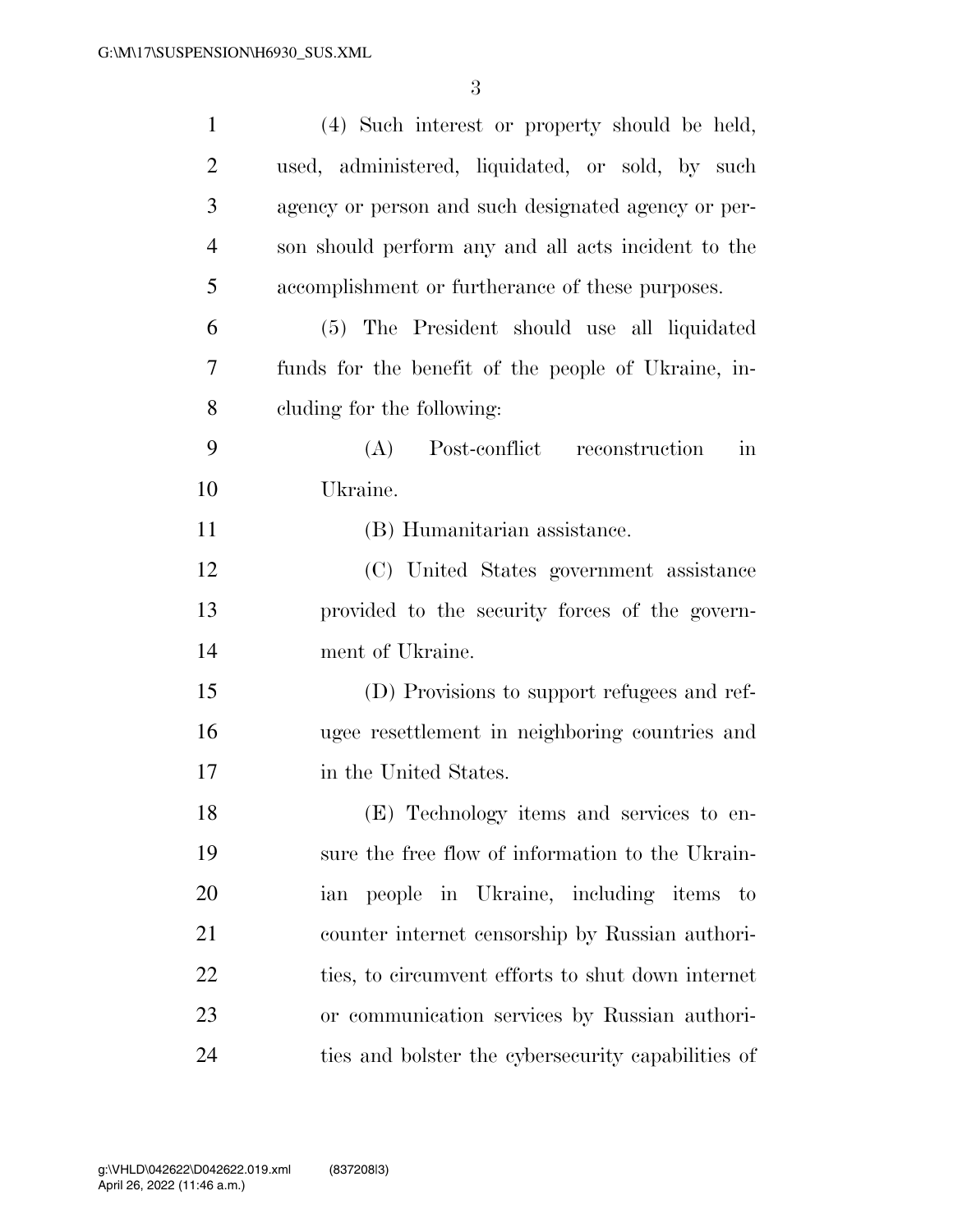|                | Ukrainian Government or non-governmental or- |
|----------------|----------------------------------------------|
| $\overline{2}$ | ganizations.                                 |

 (F) Humanitarian and development assist- ance for the Russian people, including democ- racy and human rights programming and moni-toring.

#### **SEC. 3. INTERAGENCY WORKING GROUP.**

 The President shall establish an interagency working group, which shall be headed by the Secretary of State, to determine the constitutional mechanisms through which the President can take steps to seize and confiscate assets under the jurisdiction of the United States of foreign per- sons whose wealth is derived in part through corruption linked to or political support for the regime of Russian President Vladimir Putin and with respect to which the President has imposed sanctions.

#### **SEC. 4. REPORT ON STEPS AND AUTHORITIES.**

 Not later than 60 days after the date of the enact- ment of this Act, the Secretary of State, on behalf of the interagency working group, shall submit to the Committee on Foreign Affairs of the House of Representatives and the Committee on Foreign Relations of the Senate a re- port about the steps taken by the interagency working group to accomplish the steps laid out in section 2, a re-port that includes any recommendations to impose addi-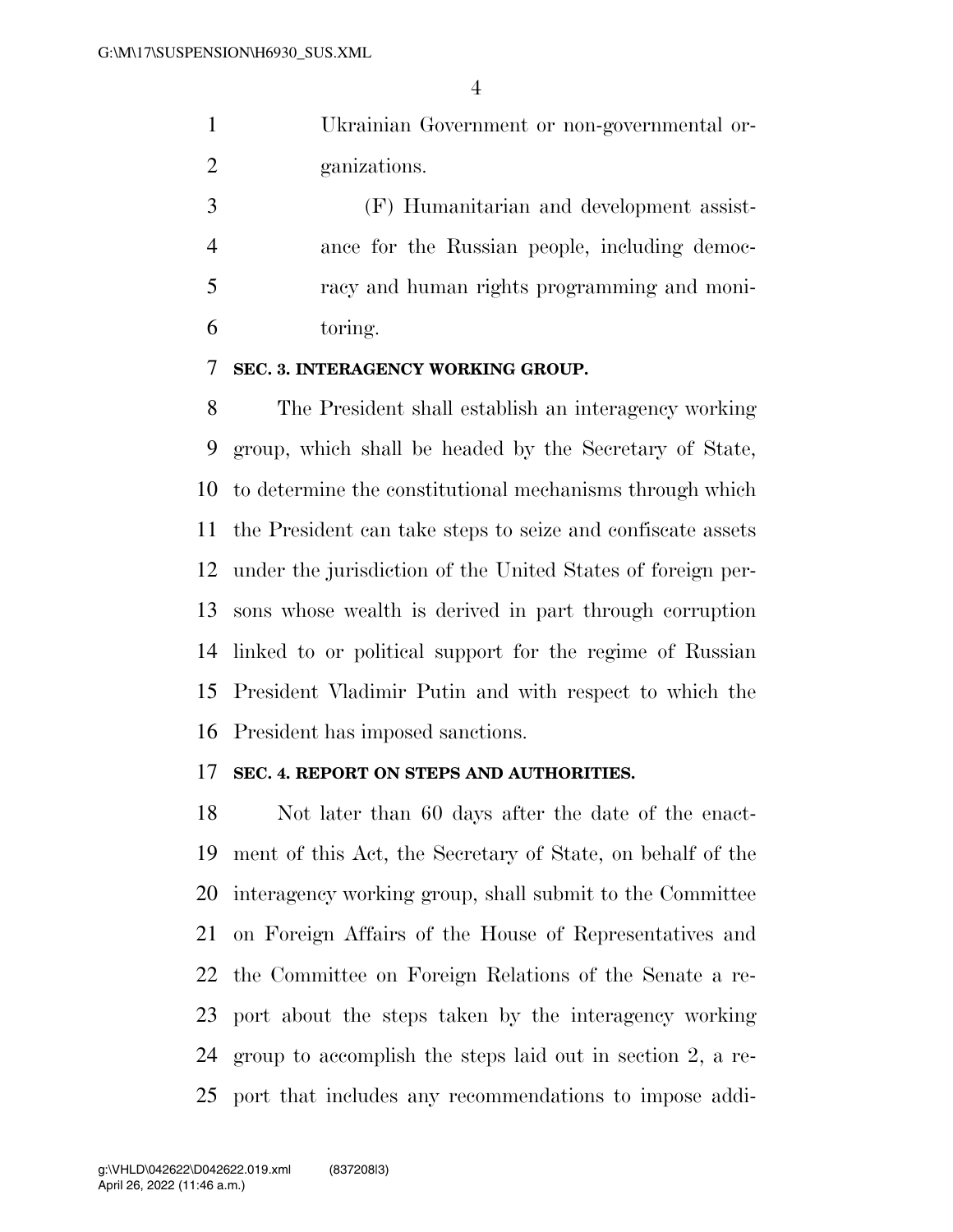tional energy-related sanctions on the Government of Rus- sia, and a report on any additional authorities the Presi-dent needs to take such steps.

#### **SEC. 5. EXPANSION OF SANCTIONS WITH RESPECT TO MEM-**

## **BERS OF THE RUSSIAN PARLIAMENT.**

 Not later than 30 days after the date of the enact-ment of this Act, the President shall—

 (1) in addition to the sanctions imposed pursu- ant to Executive Order 14024 (86 Fed. Reg. 73; re- lating to blocking property with respect to specified harmful foreign activities of the Government of the Russian Federation), imposing sanctions on 328 members of the Russian State Duma, determine whether or not the remaining members of the Duma and the Russian Federation Council, which includes officials who may be involved in corrupt and other sanctionable activities, who voted on February 22, 2022, to recognize the Donetsk People's Republic (DPR) and the Luhansk People's Republic (LPR), as well as the Russian Federation Council in its en-21 tirety, shall be subject to sanctions under the such Executive Order; and

 (2) submit to the Committee on Foreign Affairs of the House of Representatives and the Committee on Foreign Relations of the Senate a report, which